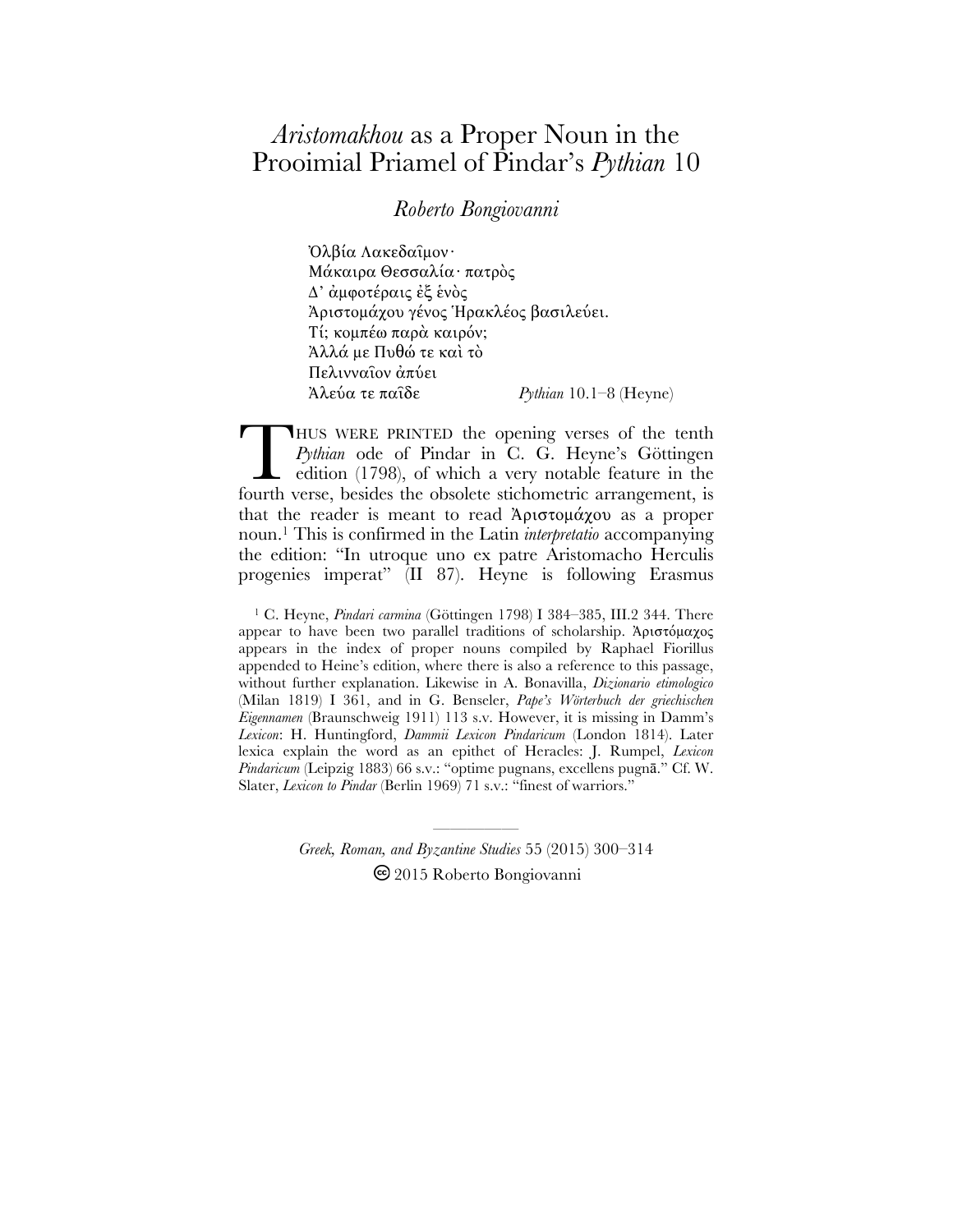Schmidt's commentary on the odes (1616), a fact that he himself acknowledges in his critical notes, thereby joining the latter in rejection of the scholiastic tradition, which interpreted the word as an epithet of Heracles:

Ἀριστοµάχου ἐπιθετικῶς, τοῦ ἀρίστου κατὰ τὰς µάχας iam vetus Grammaticus exposuerat: male, ut etiam Schmid. monuit. Aristomachi, qui unus ex Heraclidis fuit, filii Laconicam sortiti sunt. Ex huius eiusdem Aristomachi posteris Aleuam fuisse, Aleuadarum progenitorem, ex h. l. probabile fit. Aliam auctoritatem adhuc desidero.2

Heyne was careful to concede that the "other authority" was in fact missing ("aliam auctoritatem adhuc desidero"). There is no known alternate source that can confirm a direct line of descent from Aristomachus to the sons of Aleuas (Ἀλεύα τε παῖδες in Pindar). In the legend of the Return of the Heracleidae, 3 the sons of Aristomachus, great-grandson of Heracles, had reclaimed the Peloponnese as their hereditary possession. But this desideratum has not prevented others from citing the very same Pindaric verses as their sole authority for the connection ("ex h. l. probabile fit"), thus promoting an alternative tradition of interpretation.4 We shall argue that, strictly within

2 Heyne I 385. Cf. schol. Pind. *Pyth*. 10.1, ἐν γὰρ ἀµφοτέραις ἐξ ἑνὸς πατρὸς τοῦ γενναίου Ἡρακλέους τὸ γένος βασιλεύει; 10.3, ἀριστοµάχου ἐπιθετικῶς, τοῦ Ὴρακλέους τοῦ ἀρίστου κατὰ τὰς µάχας (II 242 Drachmann = Heyne II 639). In agreement with the scholia, see S. Tessing, *De compositis nominibus Aeschyleis et Pindaricis* (Lund 1884) 31; J. Rouman, *Nominal-Compound Epithets in Pindar: A Linguistic Analysis* (diss., U. Wisconsin 1965) 14.

<sup>3</sup> The most synthetic accounts of this legend are Diod. 4.57 and Apollod. 2.167–168. Cf. Paus. 2.18.7, ἐπὶ δὲ τοῦ Τισαµενοῦ τούτου κατίασιν ἐς Πελοπόννησον Ἡρακλεῖδαι, Τήµενος µὲν καὶ Κρεσφόντης Ἀριστοµάχου, τοῦ τρίτου δὲ Ἀριστοδήµου προτεθνεῶτος εἵποντο οἱ παῖδες; 5.3.5, καὶ ἐπὶ Ἠλείου βασιλεύοντος ἐν Ἤλιδι, ὁ 8ωριέων στόλος σὺν τοῖς Ἀριστοµάχου παισὶν ἠθροίζετο ἐπὶ καθόδῳ τῇ ἐς Πελοπόννησον.

4 Cf. G. Gautier, Πυθιονικαι*, I vincitori pizii di Pindaro* (Rome 1765) 285 n. 2: "Questo Aristomaco fu pronipote di Ercole. Ad Aristodemo di lui figlio, quando gli Eraclidi ricuperarono il Peloponneso, toccò la Laconia; e Aleva, altro discendente di Aristomaco, occupò la Tessaglia. Quindi apparisce il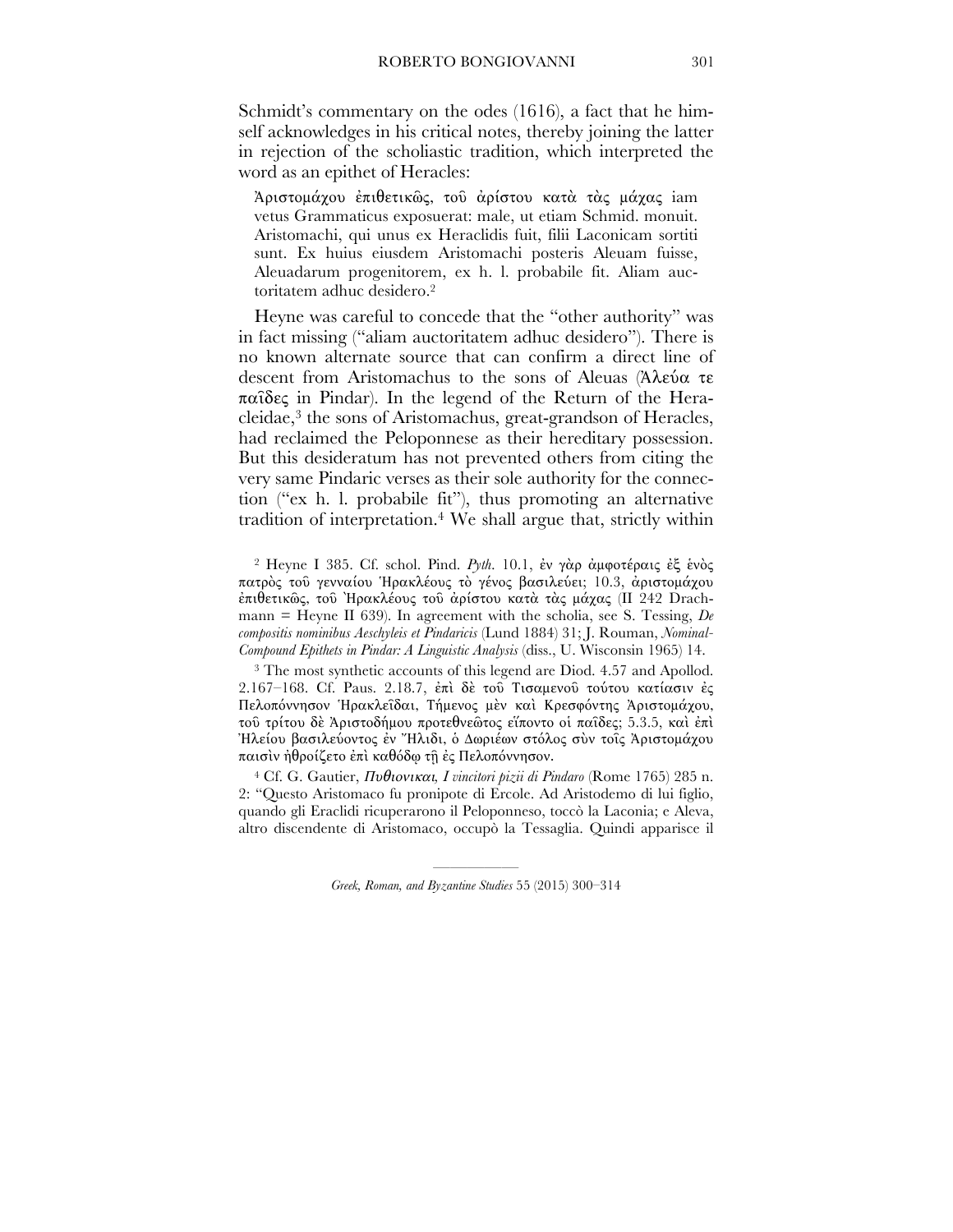the formal parameters of the prooimial priamel, and in the greater context of the epinician ode, the reading of Ἀριστόµαχος as a proper noun has the advantage of clarifying and enhancing the rhetorical structure of Pindar's encomium to the Aleuadae.

Let us begin by tracing the nominal interpretation back to its origin, about two centuries before Heyne, in Schmidt's edition of Pindar's odes: "patre vero utrisque ex uno Aristomacho genus Herculis imperat."5 Convinced of the correctness of his interpretation, Schmidt argued in his commentary against the prevailing view based on the scholion, saying of Pindar:

5 E. Schmidt, Πινδάρου περίοδος: *Pythionicae* (Wittenberg 1616) 351.

————— *Greek, Roman, and Byzantine Studies* 55 (2015) 300–314

 $\overline{\phantom{a}}$ 

senso di ciò, che dicesi in questa strofe dal nostro Lirico." M. Chabanon, *Les Odes Pythiques de Pindare* (Paris 1772) 304, is aware of the equivocal readings: "On pourroit prendre ce mot pour un nom propre. Hercule eut en effet un Descendant appelé Aristomachus, & de celui-ci descendoit Aleüas, dont Pindare parle dans la première strophe." C. Damm, *Pythische Nemeische und Isthmische Siegeslieder* (Berlin/Leipzig 1774) 134: "Erstlich ist zu bemerken, daß Aristomachos ein Ur-Enkel vom Herkules gewesen, und daß der zwey Söne gehabt, davon der Eine, Aristodemus, Lakonien auf sein Antheil bekommen: der zweite Alevas aber in Theßalien geblieben, und daselbst die Nachkommenschaft von Fürsten, die in den Geschichten die Alevaden heißen, gestiftet hat." F. Gedike, *Pindars Pythische Siegshymnen* (Berlin/Leipzig 1779) 228, paraphrasing thus: "in euch beiden herrschet Herkuls Stamm von einem Vater, vom Aristomachus entsprossen," adding this note: "Aristomachus war ein Urenkel des Herkules. Seine Nachkommen herrschten theils in Lakedämon theils in Thessalien." C. Beck, *Pindari carmina et fragmenta graece* (Leipzig 1795) II 215, is inconsistent: the paraphrase accepts the variant reading "in utraque Herculis progenies ab Aristomacho regnat," but oddly the commentary at v. 1 quotes the scholion. More cautious is J. Gurlitt, *Pindars Pythische Siegsgesänge zehnter* (Hamburg 1813) 4 n.1: "Denn dass des Herakliden Aristomachos Söhne Lakonica erhielten, ist bekannt; dass aber Aleuas und seine Söhne, Fürsten Thessalischer Städte, vom Aristomachos stammten, und nicht von einem anderen Herakliden, schliesst man nur aus unserer Stelle, wenn man ἀριστόµαχος als Eigennamen nimmt." W. Vollmer, *Vollständiges Wörterbuch der Mythologie aller Nationen* (Stuttgart 1836) 139, s.v. Alevas: "Ein Nachkömmling des Hercules (von dem Herakliden Aristomachos), den uns Pindar im Anfange der zehnten pythischen Siegeshymne aufführt."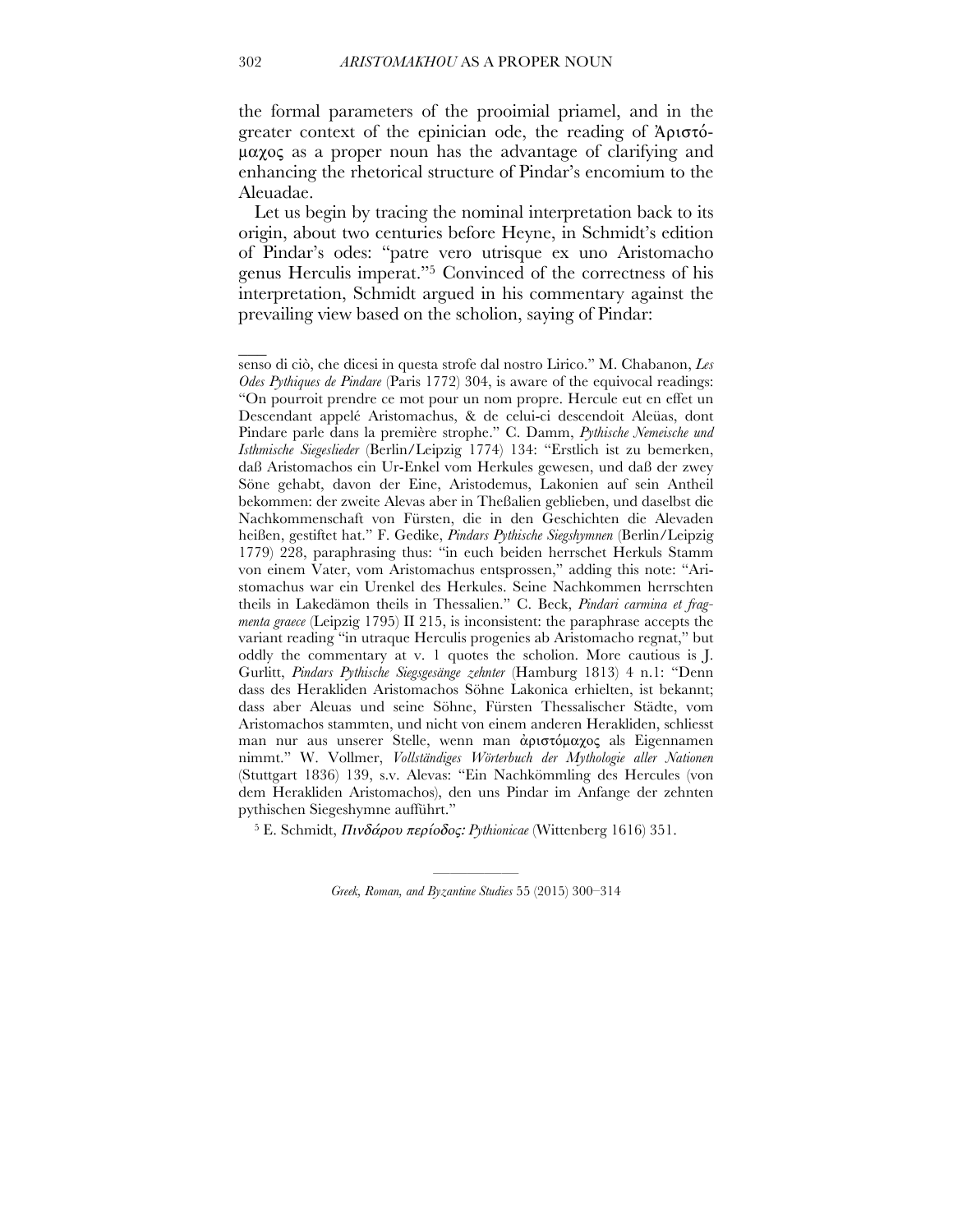Praedicat Lacedaemonem & Thessaliam felices, ob gubernatores praestantes, (quales vere beatas reddunt suas ditiones) & quidem ab uno Patre Aristomacho, pronepote Herculis, hac genealogia: Hercules. – Hyllus. – Cleodeus. – Aristomachus. Huius Aristomachi filius Aristodemus, Laconiam sortitus est, quum Heracleidae Peloponnesum recuperarent: alius vero ἀπόγονος Aristomachi Aleuas, Thessaliam occupavit, cuius posteri Alevadae ab Historicis celebrantur. *Herodot*. *Polym*.6

Schmidt hereby claimed that it was out of ignorance of Book 7 (Polyhymnia) of Herodotus that the scholiast was misled into taking ἀριστοµάχου as an adjective, referring ἐπιθετικῶς to Heracles. <sup>7</sup> In the *Histories* Aristomachus, whose genealogy is clearly delineated, is one of the Heraclid ancestors of the Spartan kings. 8 This comparison with the *Histories* has the virtue of explaining the Pindaric collocation of Aristomachus and Lacedaemon as associated terms in the priamel. Schmidt commended Philipp Melanchthon's Latin translation of 1563, which first recognized the proper noun: "Solus *Philippus*, historiarum gnarus, proprium esse recte judicavit." Furthermore, he insisted that interpretations based on the scholia, viz. Lonicerus, Aretius, and Portus, were essentially erroneous: "omnes decepti ignoratione Historiae, & auctoritate Scholiastae."9

6 Schmidt 360. It is likely, from the omission of the names of the two other sons of Aristomachus—Temenus and Cresphontes—in nearly every exponent of this interpretation since the 18<sup>th</sup> century (see n.4), which collectively mention only Aristodemus in conjunction with Lacedaemon (Laconica) as his allotment, that this passage from Schmidt's  $\Pi \epsilon \rho i \omega \delta \sigma \zeta$  was the main, if not the only, source for their arguments.

<sup>7</sup> It may be objected, however, that the scholiast might not have bothered to make the point unless he knew of an alternate tradition.

8 Hdt. 7.204: Λακεδαιµόνιος ἦν Λεωνίδης ὁ Ἀναξανδρίδεω … τοῦ Εὐρυσθένεος τοῦ Ἀριστοδήµου τοῦ Ἀριστοµάχου τοῦ Κλεοδαίου τοῦ Ὕλλου τοῦ Ἡρακλέος, κτησάµενος τὴν βασιληίην ἐν Σπάρτῃ ἐξ ἀπροσδοκήτου.

9 Cf. P. Melanchthon, *Pindari thebani lyricorum veterum principis, Olympia, Pythia, Nemea, Isthmia* (Wittenberg 1563) 78: "Felix Lacedaemon, et beata Thessalia. Nam in utraque regnat genus Herculis, ex uno patre Aristo-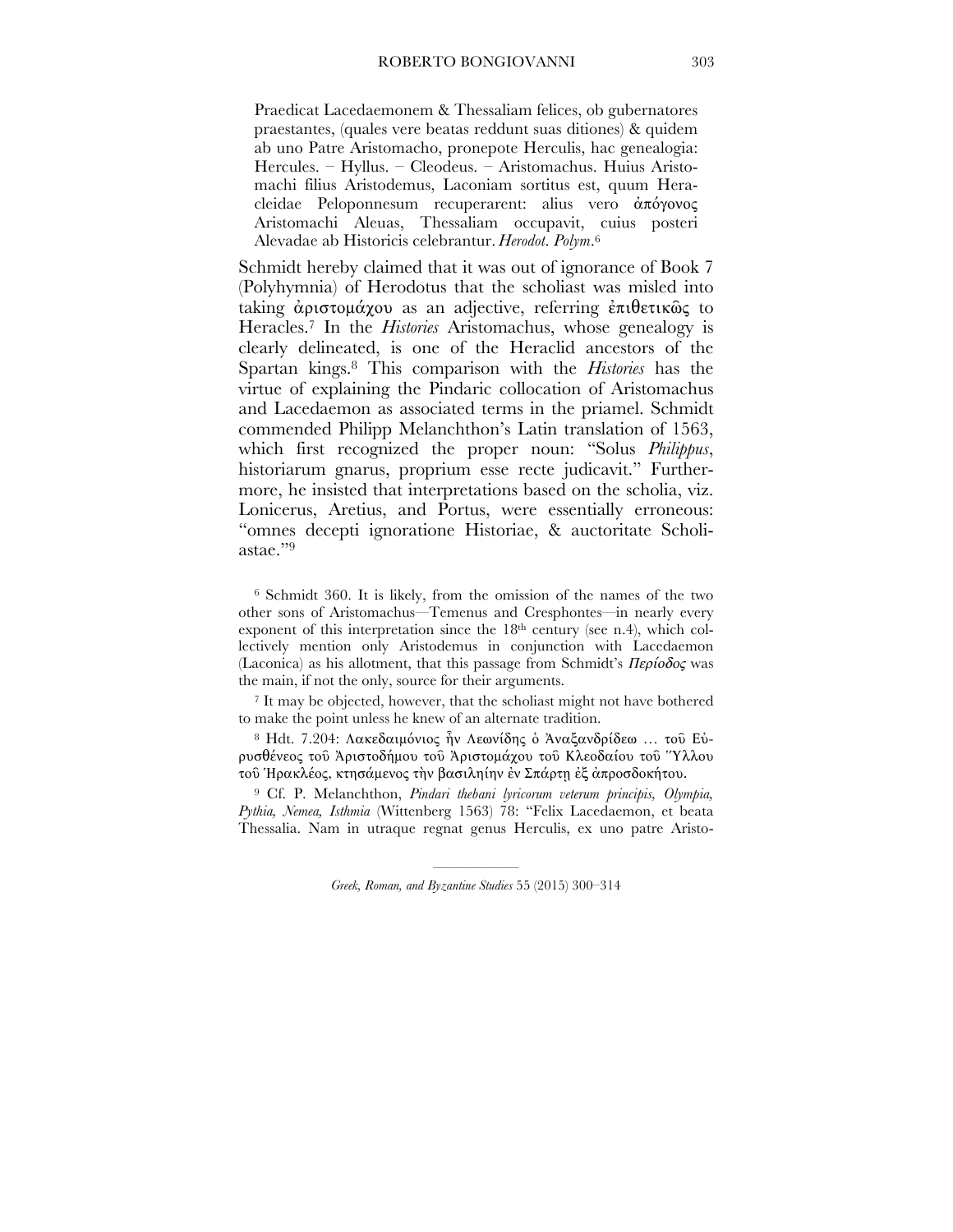A certain controversy must have arisen between these two competing interpretations: one, following the scholia, promulgated by Lonicerus, took ἀριστοµάχου epithetically, referring to Ἡρακλέος in the same line; the other, first proposed by Melanchthon, took Ἀριστομάχου as a proper noun in apposition to πατρὸς ἐξ ἑνός. The latter understanding was substantiated, according to Schmidt, by Herodotus: Aristomachus is third in line of succession after Heracles, and his sons— Temenus, Aristodemus, and Cresphontes—reclaim their hereditary possessions in the Peloponnese, ruling respectively the kingdoms of Argos, Sparta, and Messenia. Herodotus is very likely transmitting the Spartan king-lists that are thought to have appeared in Hecataeus' Γενεηλογίαι.<sup>10</sup> It would not be

macho (Aristomachi, ed. 1558)." I. Lonicerus, *Pindari poetae vetustissimi, lyricorumque omnium principis, Olympia, Pythia, Nemea, Isthmia* (Basel 1528) 48v: "Beata Lacedaemon, felix Thessalia, utrisque ex uno patre bello praestantissimi Herculis genus regnat." B. Aretius, *Commentarii absolutissimi in Pindari Olympia, Pythia, Nemea, Isthmia* (Bern 1587) 346: "Hercules Ἀριστόµαχος dicitur, quia optimus & fortissimus bellator, & quod certamina sua mortalium generi plurimum profuerint: sustulit enim monstra, oppressos liberavit." A. Portus, *Pindaricum Lexicum* (Hanover 1606) 100: "In-proeliis-praestantissimus. Pugnator fortissimus." H. Stephanus, *Pindari Olympia, Pythia, Nemea, Isthmia* (Geneva 1586) 217–218: "Felix Lacedaemon & beata Thessalia: ambarum enim regnum obtinet genus Herculis strenuissimi pugnatoris ex uno patre." C. Dinner, *Epithetorum graecorum farrago locupletissima* (Frankfurt 1589) 306, lists ἀριστόµαχος as an epithet of Heracles, quoting the Pindaric verse. I. Benedictus, *Pindari Olympia, Pythia, Nemea, Isthmia* (Saumur 1620) 453, paraphrases: "ex uno eodemque patre, nimirum Hercule praestantissimo in pugnis heroë;" commenting ad loc. "ἀριστοµάχου. Hoc est, γενναιοτάτου. Est autem άριστόμαχος, ο έν ταΐς μάχαις, seu κατά τας μάχας άριστος. Herculis epitheton meritissimum, siquidem fuit optimus & fortissimus bellator, sustulit monstra, liberavit oppressos, & sic mortalium generi plurimum profuit." For an exhaustive study of Pindaric epithets and their historic treatment by commentators since the Renaissance see P. Hummel, *L'épithète pindarique: étude historique et philologique* (Brussels 1999) 149–150.

<sup>10</sup> Hdt. 6.52, 7.204, 8.131. The publication of the Γενεηλογίαι occurs sometime between ca. 510 and 491 B.C. during the reign of Demaratus; see D. Prakken, "Herodotus and the Spartan King Lists" *TAPA* 71 (1940) 460– 472. *Pythian* 10 was composed during this period in 498.

> ————— *Greek, Roman, and Byzantine Studies* 55 (2015) 300–314

 $\overline{\phantom{a}}$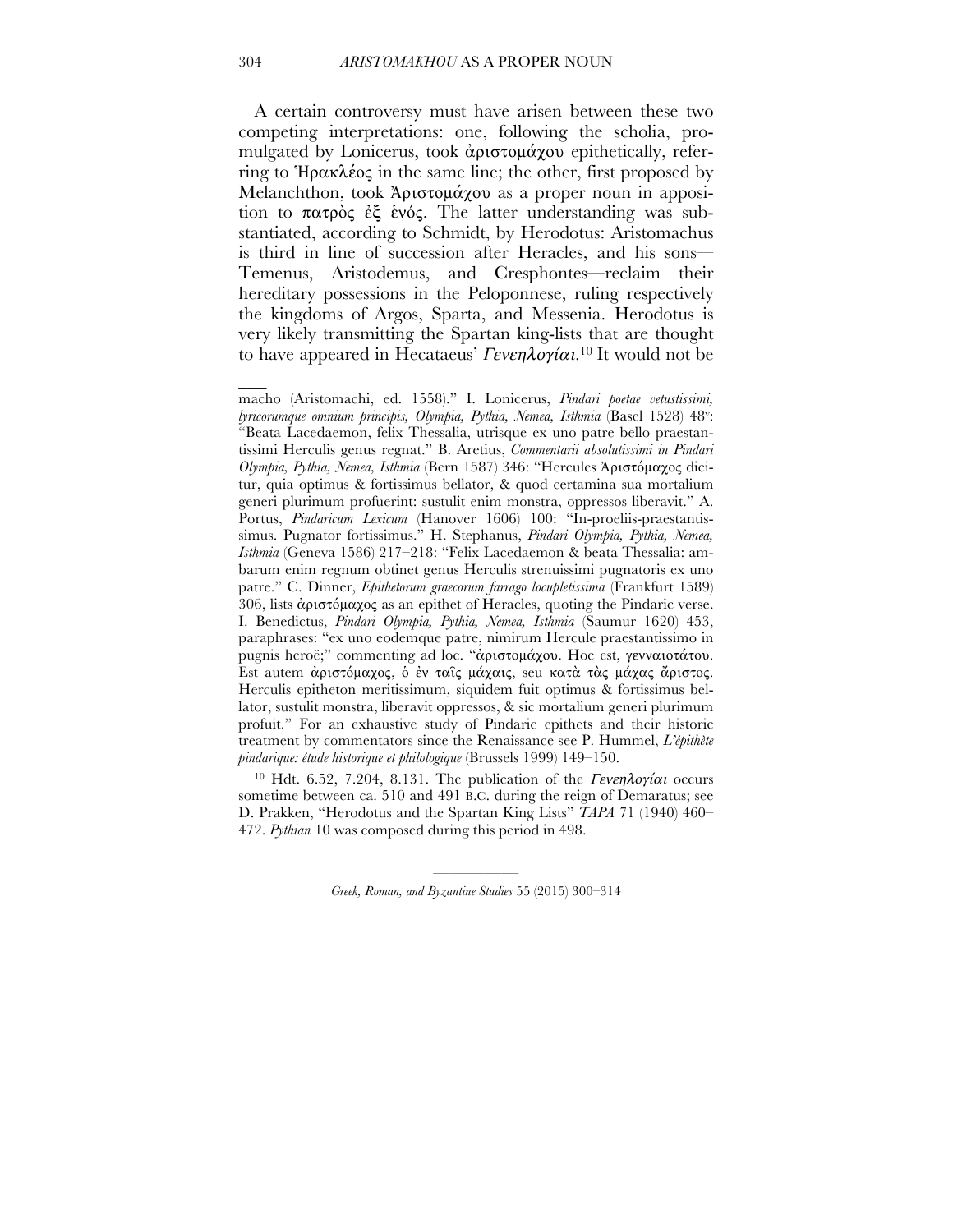too far fetched to suppose that, if this genealogy was circulated as propaganda before the date of the ode, Pindar would have made use of it, as he generally makes use of local traditions. Here at least was indirect evidence of a contemporary attestation of Ἀριστόµαχος as a proper noun.

Schmidt made a further claim, for which no evidence exists outside of Pindar, if indeed it were the case: "alius vero ἀπόγονος Aristomachi Aleuas." Nowhere in Herodotus is there mention of the legendary progenitor Aleuas. The Aleuadae that figure prominently in Herodotus for their role during the Persian Wars are the very same sons of a latter-day Aleuas— Thorax, Eurypylus, and Thrasydaeus—named by Pindar as his patrons in *Pythian* 10 (5, 64, 69). In Herodotus (9.59) Mardonius addresses Thorax and his brothers: ὦ παῖδες Ἀλεύεω. These are the same Aleuadae who, according to Herodotus, invited Xerxes into Greece (7.6): οἱ δὲ Ἀλευάδαι οὗτοι ἦσαν Θεσσαλίης βασιλέες. Schmidt then, having no other source than Pindar and Herodotus, 11 could not have made his inference concerning the Heraclid origins of the Aleuadae unless it was drawn from the text of *Pythian* 10 itself.

The assumption that Pindar was transmitting a genealogical tradition, from which even Herodotus would later draw his information, is rendered plausible by the appearance of a genealogical genre around 500. It is inferred from the text of *Pythian* 10.2–3, πατρὸς / δ' ἀµφοτέραις ἐξ ἑνὸς, that the claim to Heraclid ancestry on the part of Thorax and his brothers was an accepted fact at the time. <sup>12</sup> However, it is not clear how the Heracleidae who ruled Lacedaemon were supposed also to have ruled Thessaly. Nor is it known how Aristomachus was

12 Schol. Dem. 1.151: Ἀλεύας, ἀπόγονός τις τοῦ Ἡρακλέους, Θετταλός, ἐτυράννησε Θετταλῶν, εἶτα καὶ οἱ τούτου παῖδες; cf. schol. Pind. *Pyth.* 10 *pr.*: ἀµφότερα τὰ ἔθνη ὑπὸ τῶν Ἡρακλειδῶν ἐβασιλεύοντο.

<sup>&</sup>lt;sup>11</sup> Testimony of a lost work by Euphorion, Περί τῶν Ἀλευαδῶν, is found in various sources: Clem. Al. *Strom*. 1.21.117, and schol. Theoc*. Id.* 16.34. The *Suda* s.v. Ἔφορος attributes the same or a similar work to the younger Ephorus.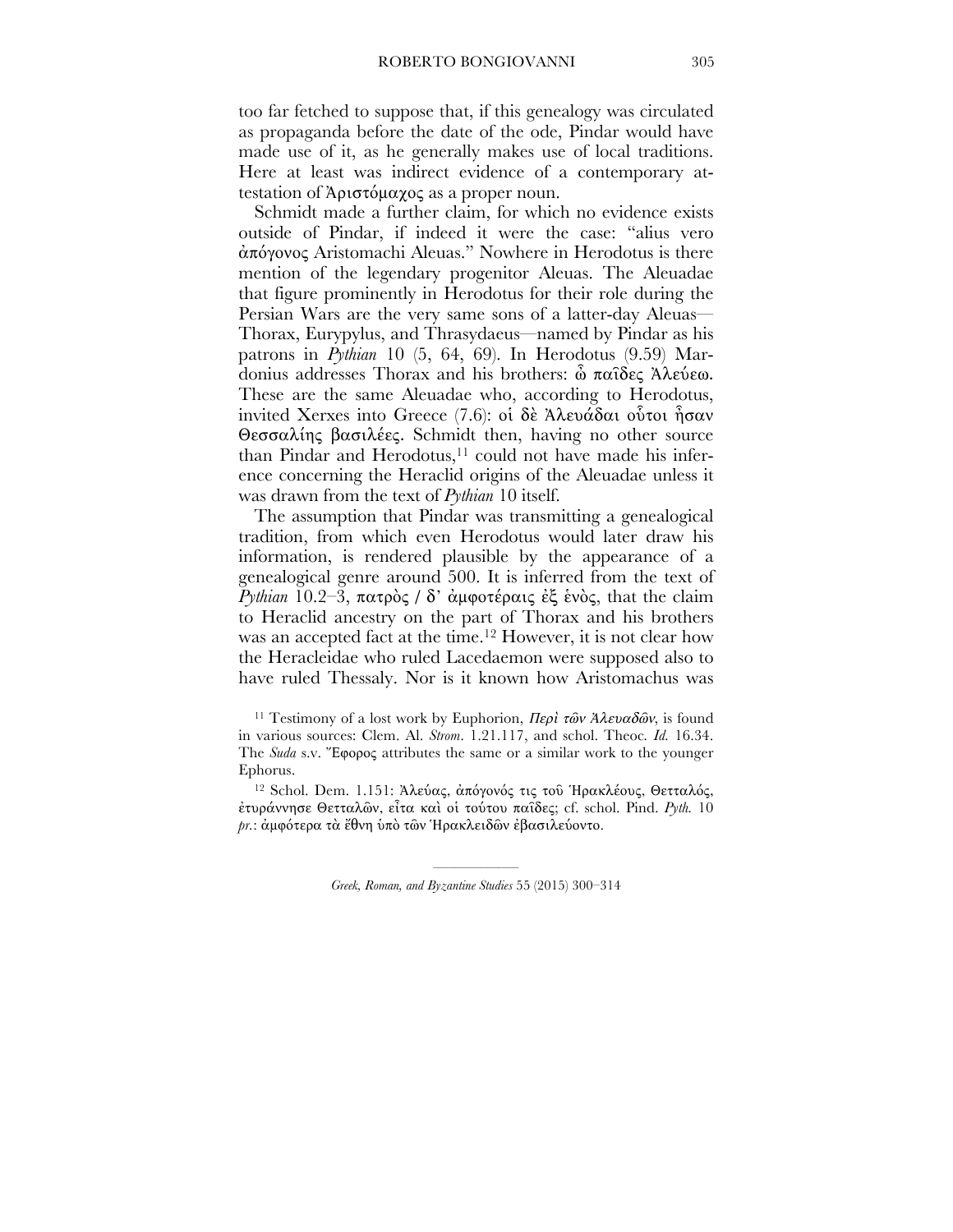supposed to have fathered a line of descendants in Thessaly. The first critical review of the evidence for the Aleuad claim of descent from Aristomachus appeared in August Boeckh's edition of Pindar's odes (1821). In the *explicatio* to *Pythian* 10 he confessed that he too once shared the views of Schmidt and Heyne, but later, when the problem became clear, became unconvinced: 13

A quo tamen Herculis filio Thessalici Heracleidae originem repetiverint, incertum est; ab Aristomacho Cleodaei, Hylli, Herculis f. Aleuadarum genus repeti cum Schmidio et Heynio in nott. critt. putabam: nunc spreta hac sententia vs. 2. ἀριστοµάχου minuscula littera scribo, propterea quod Aristomachi filii omnes et universum Hylli genus in Peloponnesum migrasse secundum veteres videntur, Temenum dico, Cresphontem, Aristodemum.

Therefore, since no source has ever mentioned a son of Aristomachus in Thessaly, Boeckh's *interpretatio* reaffirmed the scholiastic reading άριστομάχου as an epithet of Heracles: "patre quippe utrique ex uno fortissimi progenies Herculis imperat."14 We may conclude from the foregoing that Boeckh denied that there was any evidence supporting the claim of kinship between Thessalian and Spartan royal houses, and it is reasonable to assume further that he did not believe that there was any evidence for the circulation of a story purporting that kinship—not even Pindar's poem. Ultimately, the argument in favor of the epithet is no better founded than the one for the proper name, since both rest on guesses about the 'real' story.

The universal reception of Boeckh's edition ultimately rele-

14 Cf. L. Dissen, *Pindari carmina quae supersunt* (Gotha/Erfurt 1830) II 327: "ex uno enim ambabus patre bellicosi genus Herculis imperat." Boeckh's change of mind is not evident in either his 1811 or 1821 editions, where he still prints Ἀριστοµάχου in 4 with an initial majuscule (1821: II.2 69). The change appeared only in Dissen's 1830 edition of Boeckh's recension, from which all current scholarly editions generally derive. Cf. Boeckh I 120 (both editions); Dissen I 125.

<sup>13</sup> A. Boeckh, *Pindari opera quae supersunt* (Leipzig 1821) II.2 332.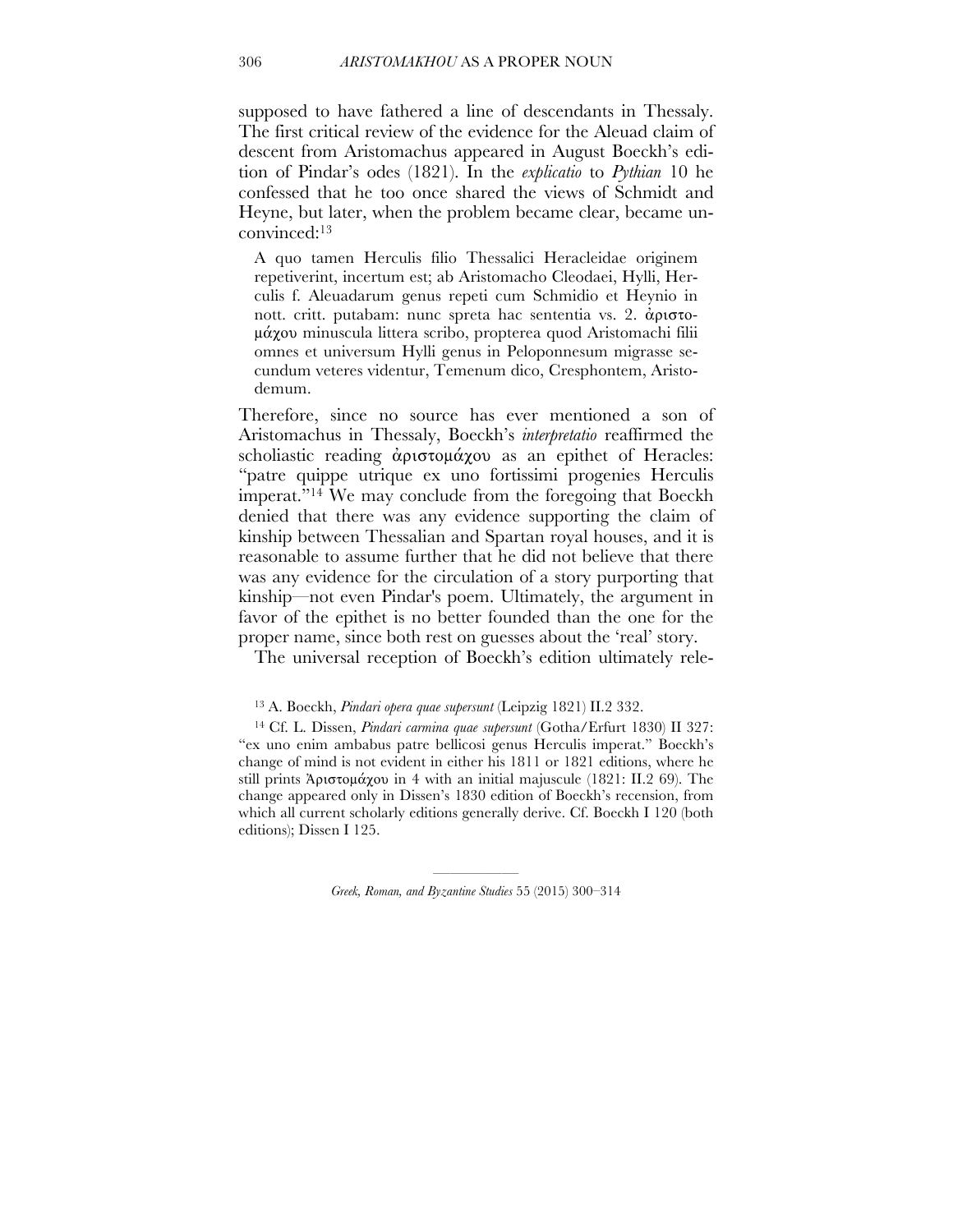gated Heyne's reading (*pace* Schmidt and Melanchthon) to oblivion, and there is scarcely a trace of it in subsequent editions or translations of Pindar. <sup>15</sup> Boeckh argued that, since all

15 In a few contemporary English translations of Pindar's odes equivocal readings survive: J. Girdlestone, *All the Odes of Pindar* (Norwich 1810) 212: "The victor seems to have been descended from Aristomachus, a descendant of Hercules. This race, branching into two, appears to have given kings to Lacedaemon and Thessaly." G. West, *The Odes of Pindar in English Prose* (Oxford 1824) 222, seems in part to be quoting Schmidt (see n.6 above): "Aristomachus, one of the Heracleidae, was a great grandson of Hercules. His posterity ruled partly in Lacedaemon, and partly in Thessaly. Hercules had Hyllus, whose son was Cleodeus, the father of Aristomachus: when the Heracleidae conquered the Peloponnesus, Aristodemus, a son of Aristomachus, obtained Laconia: another άπόγονος of this same Aristomachus ruled in Thessaly, whose posterity, the Aleuadae, are celebrated by historians." C. Wheelwright, *Pindar* (London 1830) 149: "It is doubted by commentators whether the word Ἀριστοµαχου be used by Pindar as an epithet to Hercules, or to denote one of the Heraclidae, from whom Aleva derived his origin. The scholiast asserts the former." H. Cary, *Odes of Pindar in English Verse* (London 1833) 121: "Blest Lacedaemon! Happy Thessaly! / Both ruled by race of glorious Hercules, / From Aristomachus, one father, sprung!" A. Mezzanote, *Le odi di Pindaro* (Pisa 1820) II 331, criticized Gautier's use of the proper name (see n.4 above): "L'equivoco sembra imperdonabile; ma ognun sa come la umana mente è soggetta in lunghi lavori ad errare: e ne abbiamo esempi anche fra i più grandi scrittori." Despite this criticism the proper name continued to appear in the Italian translation of G. Borghi, *Le odi di Pindaro* (Florence 1865) 244: "O diva Sparta, o florida / Tessaglia, ov' ebbe impero / pel famoso Aristomaco / d'Alcide il seme altero!" Both W. Christ, *Pindari carmina prolegomenis et commentariis instructa*  (Leipzig 1896) 217, and O. Schroeder, *Pindari carmina* (Leipzig 1900) 256, acknowledge the *varia lectio* in their critical apparatus. See also the monograph "Geschlecht der Aleuaden" in P. Buttmann, *Mythologus* (Berlin 1829) II 254, which considers the probability of a descendant of Aristomachus having been left behind in Thessaly after an unsuccessful foray into the Peloponnese and subsequent retreat of the Heracleidae into Thessaly: "Da nun dieser auf einem der verunglückten Versuche gegen den Peloponnes umkam, worauf die Herakliden wieder nach Thessalien zurückkehrten, so wäre es wohl denkbar, dass, als im letzten Zuge dessen bekante drei Söhne, Temenos, Kresphontes, Aristodemos, den Peloponnes eroberten, die Ueberlieferung einen vierten Sohn in Thessalien hätte zurückbleiben lassen, von dem dann der dortige Fürstenstamm herkäme."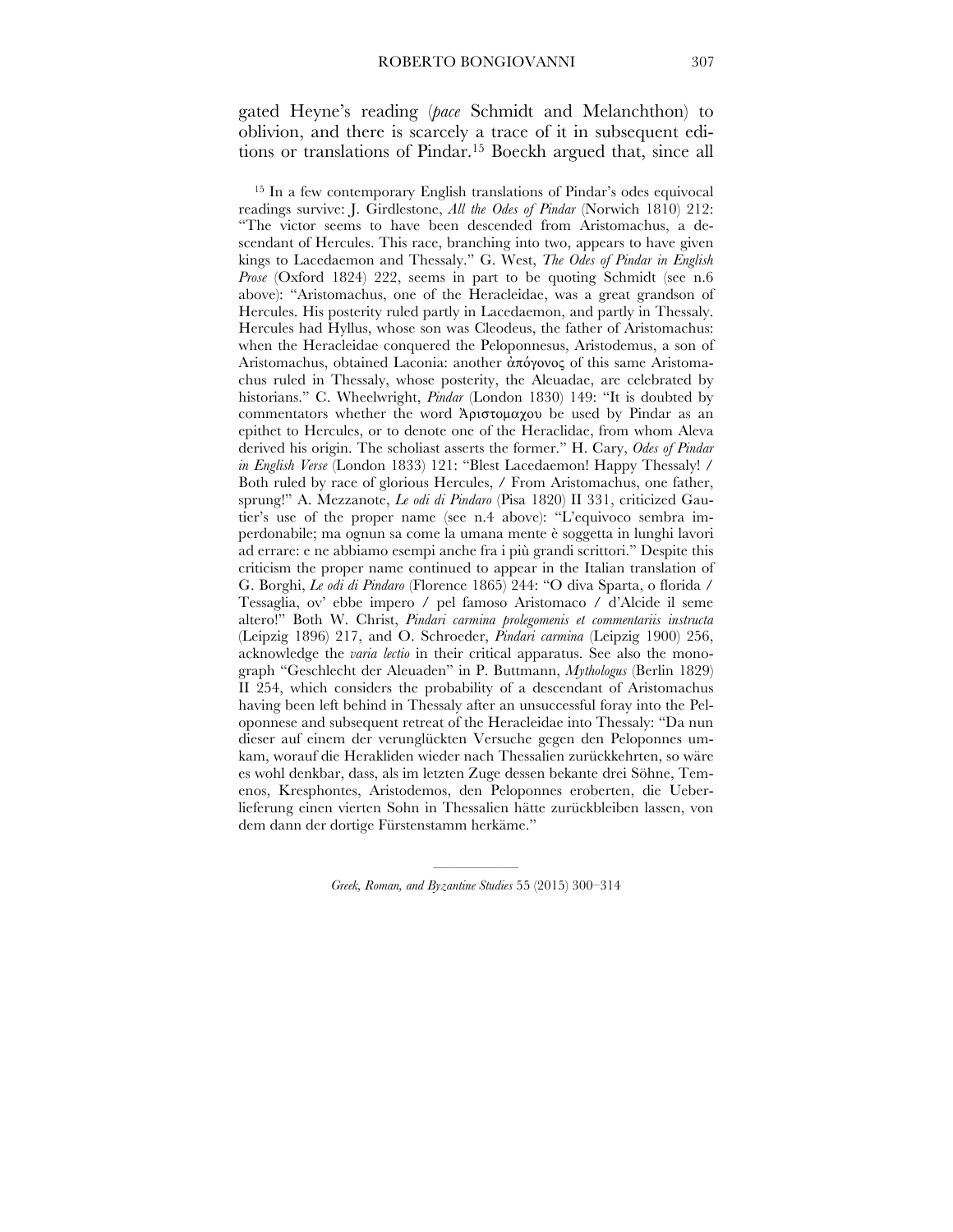of the sons of Aristomachus—in fact, the entire progeny of Hyllus—seem (from ancient report) to have ended up in the Peloponnese, there was no basis for a genealogical connection with the Thessalian Aleuadae. It is certainly implied by Pindar, in the final lines of *Pythian* 10, that the Aleuadae were Heracleidae, since the brothers who are mentioned by name as the sons of Aleuas (Ἀλεύα τε παΐδες, 5), whom he praises as sustainers of the Thessalian *koinon* (ὑψοῦ φέροντι νόµον Θεσσαλῶν αὔξοντες, 70–71), and to whose capacity as noblemen the government of the principal cities of Thessaly was entrusted (ἐν δ᾽ ἀγαθοῖσι κεῖται πατρώϊαι κεδναὶ πολίων κυβερνάσιες, 71–72), must have been none other than the Heraclid kings of Thessaly (γένος Ἡρακλἐος βασιλεύει, 2–3). <sup>16</sup> If Aristomachus is in fact the Heraclid ancestor of the Aleuadae, as Schmidt and Heyne supposed, then Pindar is certainly alone in making this claim; this is the essential problem with this interpretation. However, Pindar's acknowledgement of such a claim does not need to be consistent with known history; rather, it is only a formal element in the opening priamel of the ode. What a vaunt then to imply that the sons of Aristomachus πατρὸς ἐξ ἑνός—Temenus, Aristodemus, and Cresphontes—are foil for Thorax and his brothers!

Boeckh's attempt at tracing the ancestry of the Aleuadae to the Heraclid Thessalus, mentioned at *Iliad* 2.678–679, is objectively plausible, but it should not represent an exclusive genealogy with general application to the Thessalians, rather only a competing genealogy with special relevance to some Thessalian dynasties. The requirement to trace the Heraclid lineage of the Aleuadae back beyond the mythical progenitor Aleuas Pyrrhus to Thessalus takes its cue at any rate solely from the scholiast to Demosthenes. <sup>17</sup> Boeckh was not aware of what has been called the "discursive dimension of ethnic identity," i.e. the appeal, motivated by political or military exigencies, to

<sup>16</sup> Boeckh, *Pindari opera* II.2 332.

17 See n.11 above.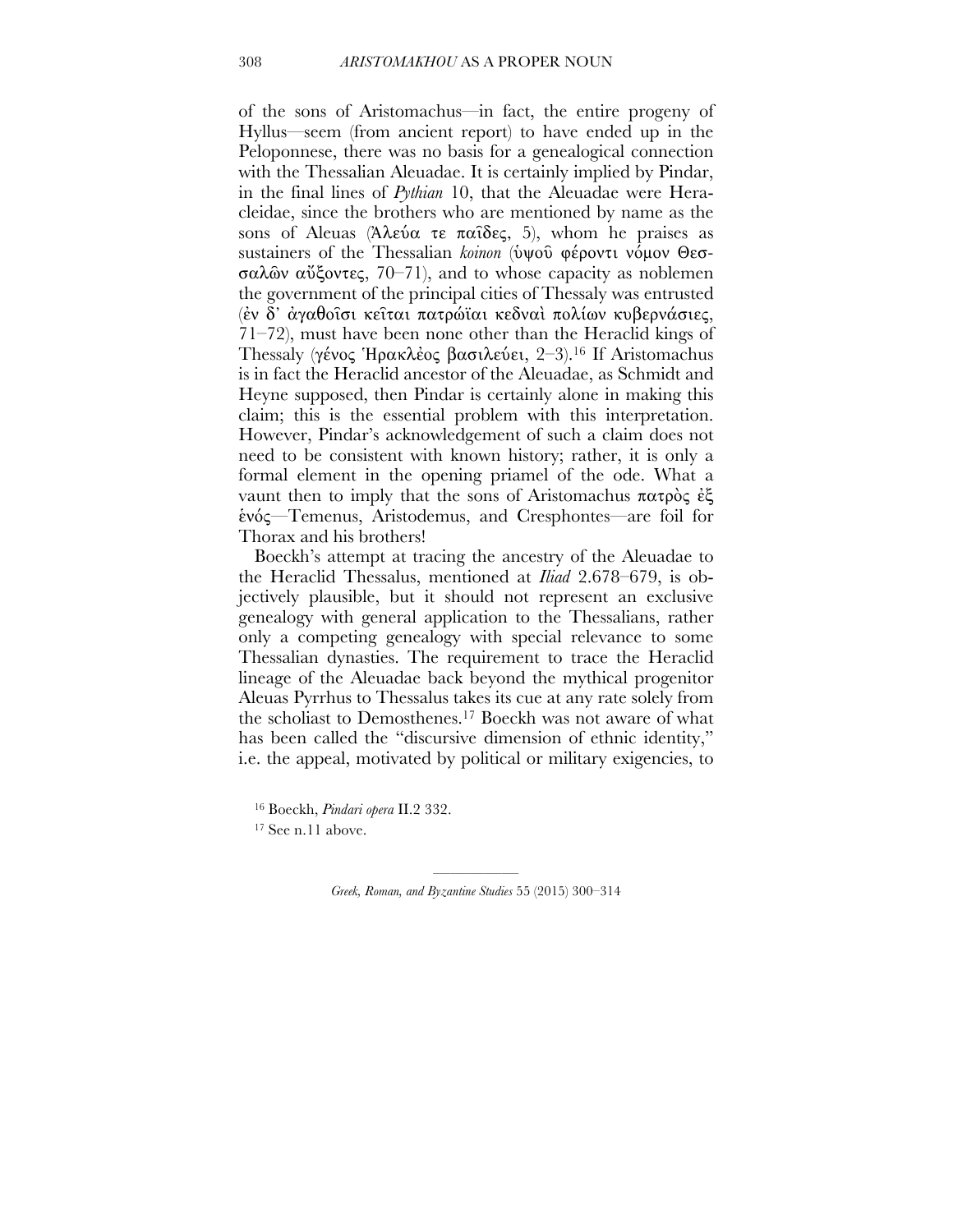advantageous affinities between individuals or groups based on the belief in a shared descent (*syngeneia*). <sup>18</sup> This explains why various other northern Greek monarchies tried to establish kinships with Dorian kingdoms of the Peloponnese essentially by linking their genealogies to a common Heraclid ancestor. The Molossian royal dynasty traced its descent from the union of Neoptolemos and Leonassa, the sister of Aristomachus and daughter of Cleodaeus, son of Hyllus. <sup>19</sup> Likewise Macedonian monarchs traced their ancestry back to Caranus, founder of the Argive dynasty in Macedonia, or even to Perdiccas, the son of Temenus, son of Aristomachus. <sup>20</sup> Thus, despite the lack of a mythological tradition, a purported connection between Aristomachus and the Aleuadae of Thessaly may be understood as analogous to similar declarations of Heraclid affinity, such as those of the neighboring Molossians and Macedonians. 21

Boeckh, moreover, did not consider the encomiastic context

18 J. Hall, *Ethnic Identity in Greek Antiquity* (Cambridge 1997) 36–37. "*Syngeneia* is the regular word for family kinship, though it is important to note that it does not signify an *externally defined* system of cognative relationships between siblings and cousins, but rather the kin relationships that a particular individual might recognise at any one time *by reference to shared ancestors in the lineage.*"

19 Lysimachus Νόστοι *FGrHist* 382 F 10b. Cf. Höfer, "Leonassa," Roscher, *Lex*. II.2 (1897) 1944.

20 Hdt. 8.137. Cf. A. Natoli, *The Letter of Speusippus to Philip II* (Stuttgart 2004) 102: ἐπειδὴ τὸ γένος ὑµῶν ἐστιν ἀφ' Ἡρακλέους.

21 Alexander's claim to kinship with the Thessalians was purportedly based on a common descent from Achilles' son Neoptolemus, tracing the descent of his mother Olympias from Molossus, a son of Neoptolemus by Andromache, and deriving the Aleuadae from another son named Pyrrhus; see M. Sordi, "La dracma di Aleuas e l'origine di un tipo monetario di Alessandro Magno" *AIIN* 3 (1956) 9–22. L. Patterson, *Kinship Myth in Ancient Greece* (Austin 2010) 89: "The archaic innovations that find more copious citation in later sources, however, probably served political aetiological purposes as well." M. Sordi, *La lega tessala fino ad Alessandro Magno* (Roma 1958) 68, proposes that ca. 500 Aleuas exploited the myth of Neoptolemus' connection with Dodona and the union of Aeacidae and Heracleidae.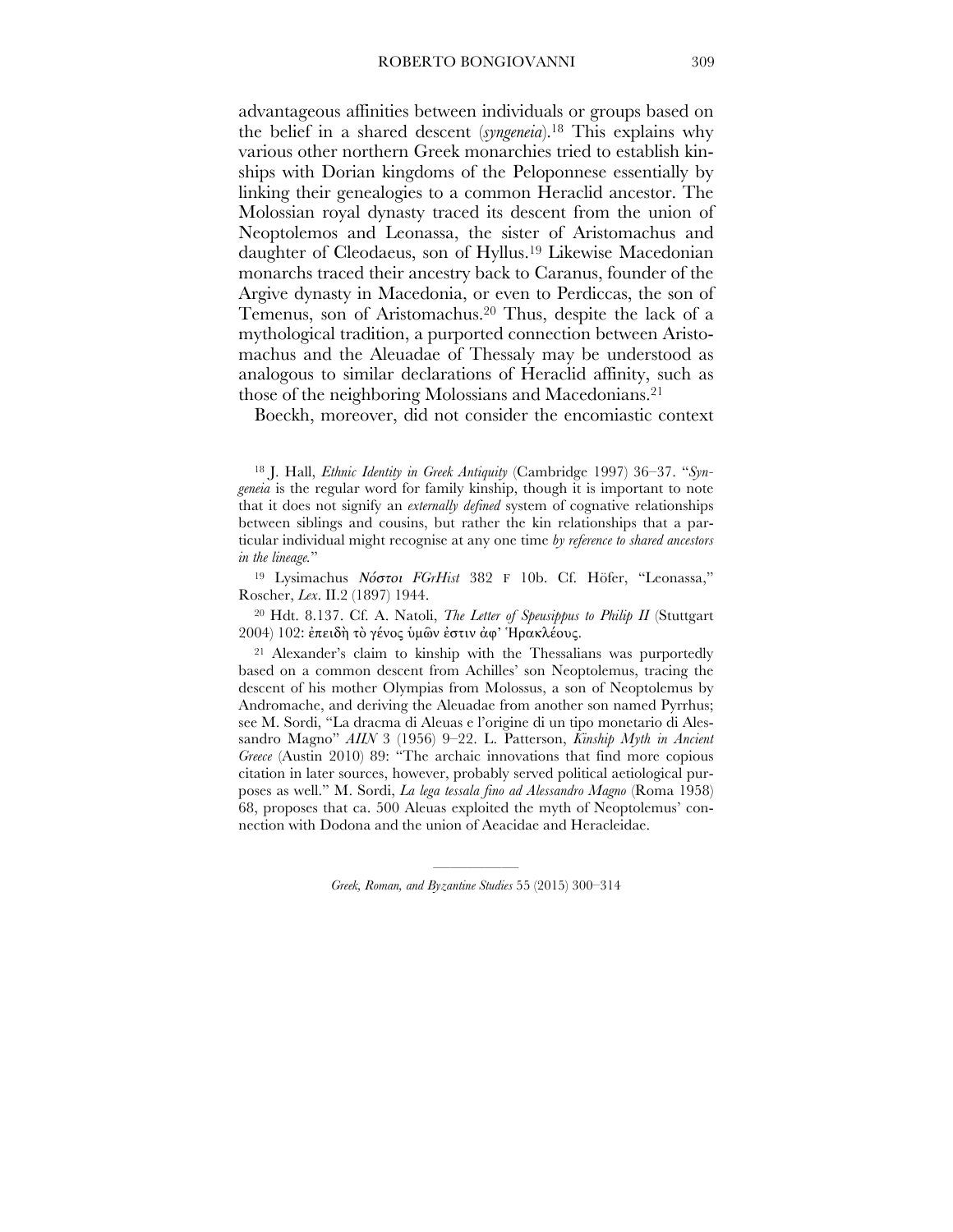designed to enhance the glory of the 'sons of Aleuas', which would necessarily affect the character of any connection, whether purported or real, between the sons of Aleuas and the mythical Heracleidae. Pindar performed the ode in 498, probably in Pelinna, the victor's hometown, in the assembled presence of the Aleuadae and other noble houses of Thessaly, on the occasion of the celebration of Hippocleas' victory in the diaulos in the Pythian games of that year; so much is known from the ode. 22 The *hic et nunc* of the ode must figure into any interpretation of it. Any inquiry into historical or mythological resonances in the prooimion—the Return of the Heracleidae, or the self-promoting mythologizing of the Aleuadae, avatars of a mythical *Urvater* Aleuas<sup>23</sup>—cannot ignore the rhetorical structure of the opening priamel, in which the connection between Aristomachus and the Aleuadae is merely a *topos* of praise.

Bundy recognized the focusing device at work in the prooimion of *Pythian* 10 (1–6), in which "Lakedaimon and Thessaly are foil for Pytho (the place of victory), Pelinna (the victor's home town), and, mentioned last for effect, the victor himself."<sup>24</sup> However, what is missing in this trinomial relation is the analogue of the *laudandus*—not only the victor Hippocleas, but especially his patron Thorax, and his brothers. If, however, one reads the genitive in line 3 as a proper noun Ἀριστοµάχου, enjambed in climactic apposition to the genitives in the prepositional phrase πατρὸς ἐξ ἑνός, then the transition to the genitive nominal cap Ἀλεύα in line 5 brings focus to Aleuas, for whom Aristomachus is foil.

More glory accrues to the sons of Aleuas from this comparison with the fabled sons of Aristomachus, not necessarily

<sup>22</sup> L. Farnell, *The Works of Pindar* (London 1932) II 214.

<sup>23</sup> F. Prinz, *Gründungsmythen und Sagenchronologie* (Munich 1979) 206; I. Malkin, *Myth and Territory in the Spartan Mediterranean* (Cambridge 1994) 15; Sordi, *La lega tessala* 56.

<sup>24</sup> E. Bundy, *Studia Pindarica* [1962] (digital version 2006: https:// escholarship.org/uc/item/2g79p68q) 8.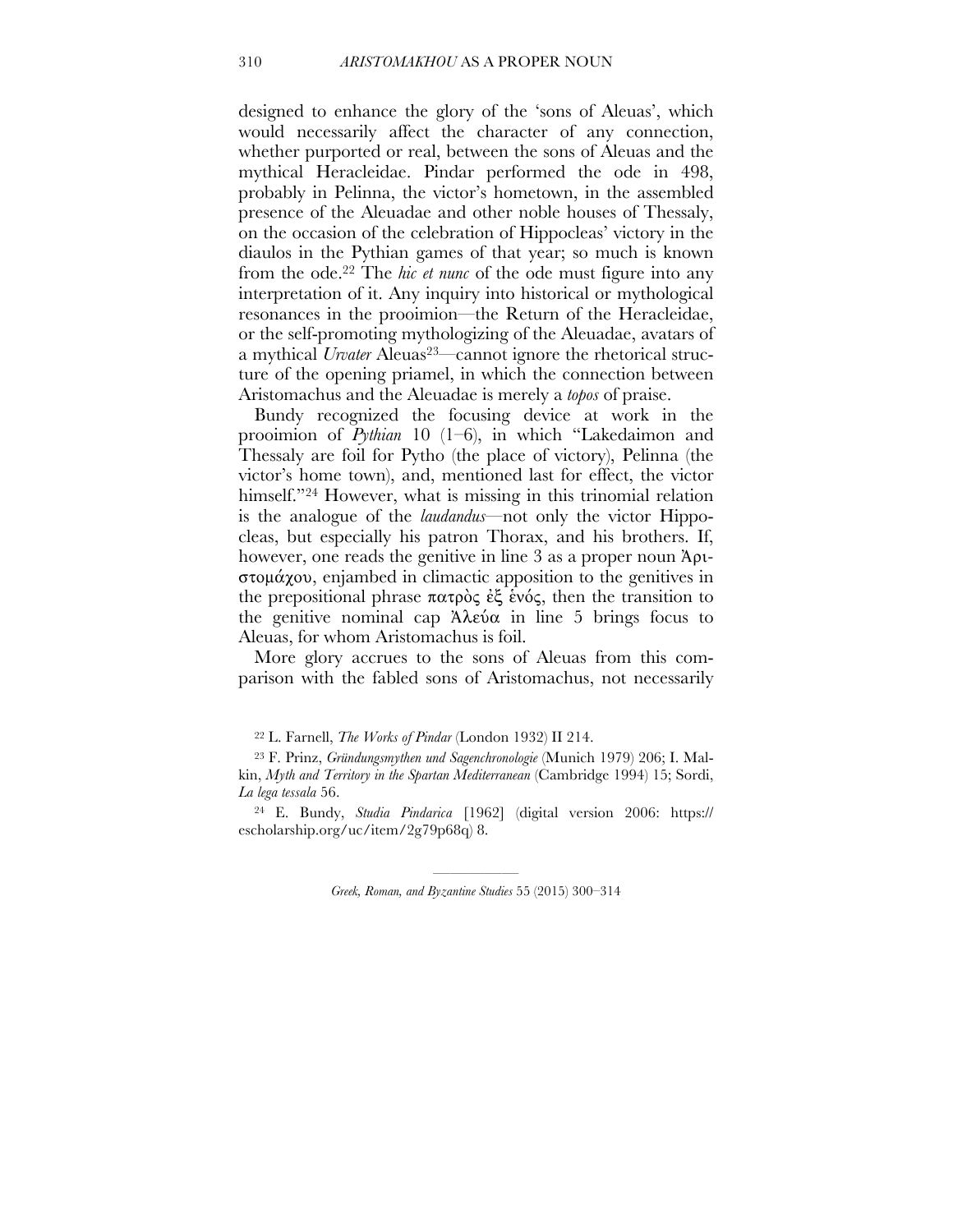because descent from one to the other is implied, but because, as Aristodemus, Temenus, and Cresphontes once ruled as kings over their Dorian possessions in the Peloponnese, so too now do the three sons of Aleuas rule together over the νόµον Θεσσαλῶν (70):

Ὀλβία Λακεδαίµων, µάκαιρα Θεσσαλία. πατρὸς δ' ἀµφοτέραις ἐξ ἑνός Ἀριστοµάχου γένος Ἡρακλέος βασιλεύει. τί κοµπέω παρὰ καιρόν; ἀλλά µε Πυθώ τε καὶ τὸ Πελινναῖον ἀπύει Ἀλεύα τε παῖδες, Ἱπποκλέᾳ θέλοντες

ἀγαγεῖν ἐπικωµίαν ἀνδρῶν κλυτὰν ὄπα. *Pyth.* 10.1–6

Happy is Lacedaemon, blessed is Thessaly! Over both, from one father—Aristomachus, the offspring of Heracles rule as kings. Why do I boast beyond due measure? Rather, Pytho and Pelinna summon me, and the sons of Aleuas, who wish, for Hippocleas' sake, to lead the splendid voice of men in a komos.

The two place-names arranged asyndetically—Λακεδαίμων and Θεσσαλία—introduce a composite term, which by means of ancillary adjectives achieves both transition and amplification: "for, just as the wealth of the Lacedaemonians is proverbial, so too is the blessedness of the Thessalians."25 And

25 Cf. Benedictus, *Pindari Olympia* 452: "Quemadmodum beata es ô Lacedaemon, sic etiam tu foelix es ô Thessalia." Bundy, *Studia Pindarica* 52 n.10: "Note that μάκαιρα is an intensification of  $\delta \lambda \beta i \alpha$  and rather contrasts than compares Thessalia with Lakedaimon." See also C. de Heer, *Study of the Semantic Field denoting Happiness in Ancient Greek* (Amsterdam 1968) 15: "Ὄλβιος is applied to denote the possession of highly prized goods, material wealth, children, a wife who is singularly endowed, possessions which render a man's life complete or single him out as being above the ordinary." In Bacchylides fr.14b, a Thessalian family is described as having ὄλβος. Cf. LSJ s.v. µάκαρ: "*blessed, happy*, prop. epith. of the gods, as opp. mortal men"; Solon fr.13.3 West: ὄλβον μοι πρὸς θεῶν μακάρων δότε, where the quality of blessedness denoted by µάκαρ is proper to the gods; also fr.14.1: οὐδὲ µάκαρ οὐδεὶς πέλεται βροτός. For a fuller treatment of the use of µάκαρ in Pindar see B. Currie, *Pindar and the Cult of Heroes* (Oxford 2005) 229: "In Pindar it is used (1) of the gods collectively; (2) of individual gods; (3) of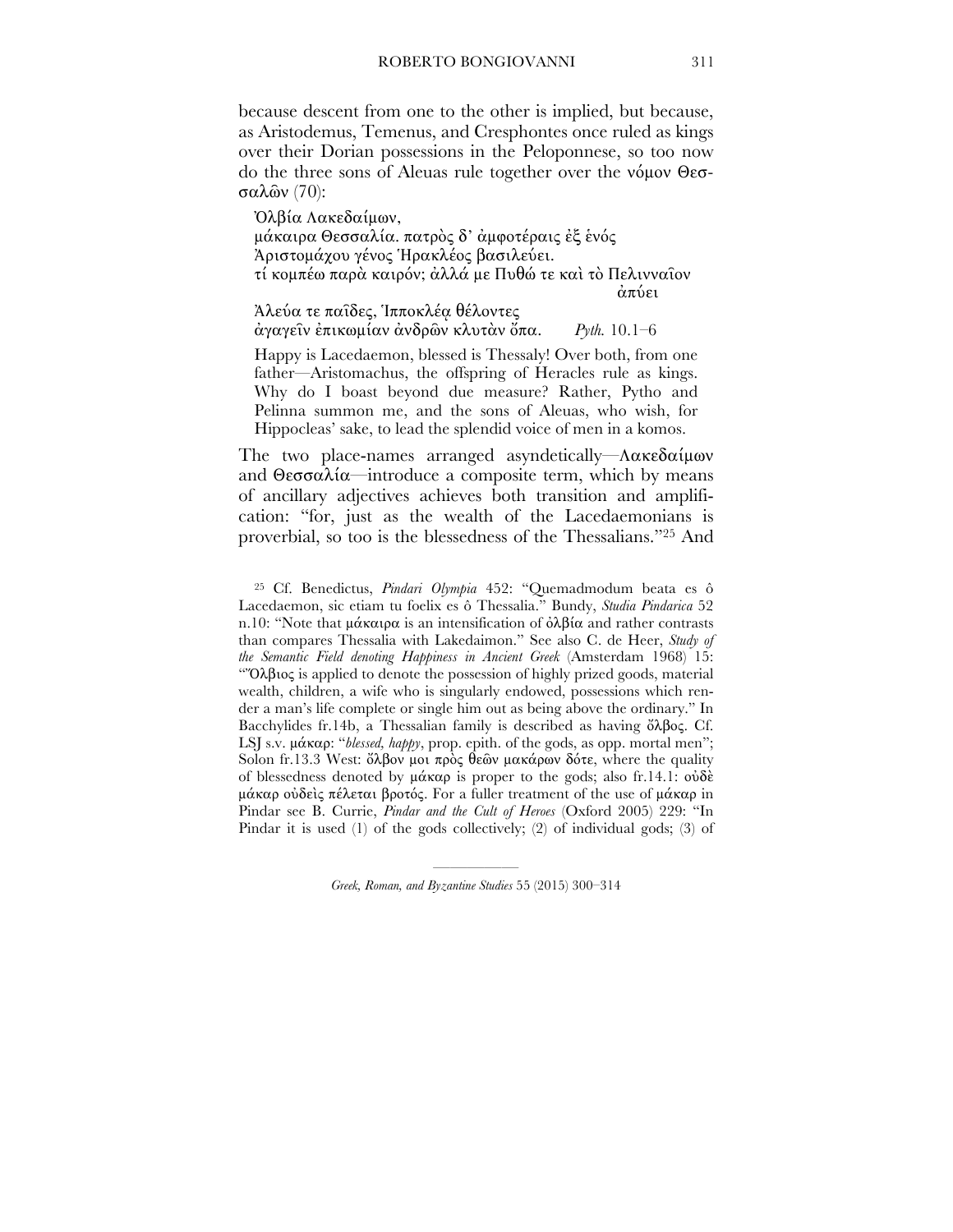so, by mentioning the victor's homeland, Pindar achieves for one term general relevance to the *laudandus*. The composite term then become minor foil to a third term that unites in common parentage (πατρὸς ἐξ ἑνός) the glory of both elements (ἀµφοτέραις): "Over both, from one father, (viz.) Aristomachus, the offspring of Heracles rule as kings." A similar use of this parental motif is seen in *Nem.* 6.1–2:

Ἓν ἀνδρῶν, ἓν θεῶν γένος· ἐκ µιᾶς δὲ πνέοµεν µατρὸς ἀµφότεροι·

One thing is the race of men, another that of the gods; but from one mother we both breathe.

Invariably, the third term, utilizing forms of εἷς and ἀµφότερος, presents a generalizing category that allows the distinct elements in the composite term to be united. 26 The parental motif πατρὸς ἀµφοτέραις ἐξ ἑνός "over both, from one father" unifies the foil, and achieves further transition and amplification with the name cap Ἀριστοµάχου in climactic apposition. But as soon as this minor climax is achieved, it too is in turn rejected as foil in line 4 with the hesitation: τί κοµπέω παρὰ καιρόν; "Why do I boast beyond due measure?"27 The particle ἀλλά naturally marks the categorical rejection of the prime terms of the foil (Λακεδαίµων, Θεσσαλία, Ἀριστοµάχου) for the corresponding terms in the nominal cap (Πυθώ, Πελινναῖον, Ἀλεύα). Details from the biography of the victor the site of victory, that of the celebration, and the patronagerelations—establish relevance to the victor and the Aleuadae, his *hetairoi* in the komastic here and now.

27 Bundy, *Studia Pindarica* 52: "The foil terms … are themselves divisible into foil and climax, and … this minor foil and climax are … articulated by a contrast between diversity and a unity that depends on common parentage."

> ————— *Greek, Roman, and Byzantine Studies* 55 (2015) 300–314

 $\mathcal{L}_{\mathcal{L}}$ 

nymphs/cities; (4) of exceptional mortals (living and dead); (5) of the laudandus' hearth (ἑστία)."

<sup>26</sup> Cf. *Isthm*. 1.1–6. Bundy, *Studia Pindarica* 51: "The formal characteristics of this device are a representation of diversity in the foil and the words εἶς or ἀµφότερος or both in the climax."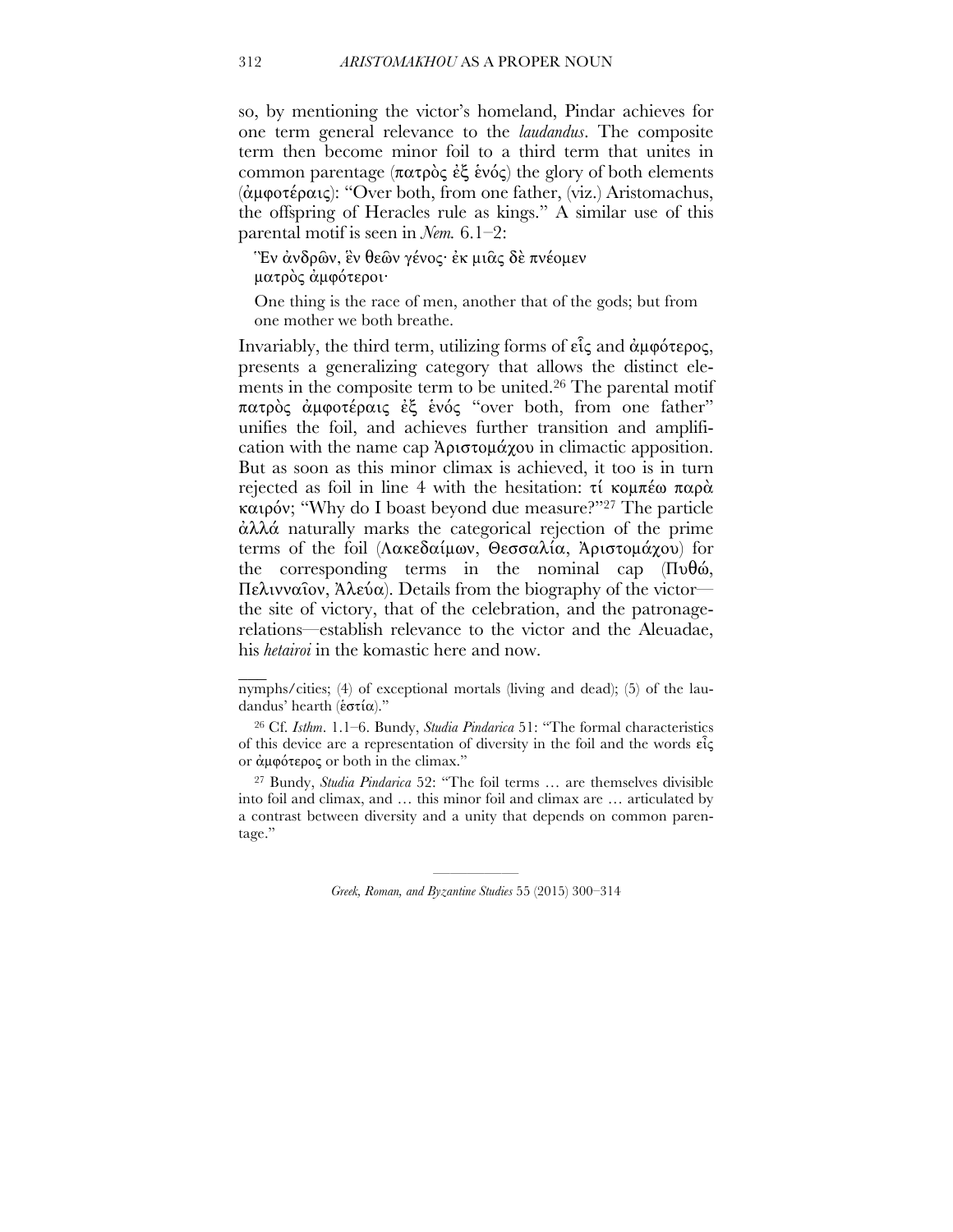We must finally consider the possible motive on the part of the *laudator* for an association of Thessaly and Sparta such as could expect the endorsement of the *laudandi*. The specific historico-political motivation for this association in the years immediately preceding the commencement of the Persian Wars conformed with the policy of Aleuas, son of Simus, the father of Thorax, 28 which was designed to consolidate opposition to Athens through an alliance with Sparta, Thebes, and Aegina, and thus to legitimize Thessalian hegemony over the Delphic amphictyony. This strategy was twofold, depending on a propaganda myth establishing kinship with the Aeacids of Epirus, and forming an alliance with Sparta fortified by a claim to common Heraclid ancestry. 29 This is in no way contradicted, but rather strengthened, by Cleomenes' claim that he was Achaean rather than Dorian, 30 for it is clear from several passages that Pindar also wished to recognize the non-Dorian cohort among the conquerors of the Peloponnese when he distinguished the descendants of Heracles, who was an Argive, and therefore Achaean, from the descendants of Aegimius. 31 It is therefore probable that, by joining Sparta and Thessaly in common Heraclid ancestry, and by alluding especially to the father of that generation that reclaimed the inheritance of Hyllus, viz. Aristomachus, Pindar is showing in the opening verses of *Pythian* 10 that he is well acquainted with, and perhaps

28 J. Molyneux, *Simonides: A Historical Study* (Wauconda 1992) 119, identifies this Aleuas with the patron of Simonides.

29 B. Gentili, P. A. Bernardini, E. Cingano, and P. Giannini, *Le Pitiche* (Milan 1995) 264. M. Sordi, "Aspetti della propaganda tessala a Delfi. Il culto degli Eacidi nella politica fra il 506 a.C. e il 480 a.C." in *La Thessalie* (Lyon 1979) 157–164.

<sup>30</sup> Hdt. 5.72: άλλ' ού Δωριεύς είμι άλλ' Άχαιός.

31 Cf. *Pyth.* 1.62–63: Παµφύλου / καὶ µὰν Ἡρακλειδᾶν ἔκγονοι; *Pyth.* 5.71–72: ἀλκάεντας Ἡρακλέος / ἐκγόνους Αἰγιµιοῦ τε; *Isthm.* 9.2–3: Ὕλλου τε καὶ Αἰγιµιοῦ / 8ωριεὺς ἐλθὼν στρατός. Also Tyrtaios fr.2 West: Ζεὺς Ἡρακλείδαις ἄστυ δέδωκε τόδε, / οἷσιν ἅµα προλιπόντες Ἐρινεὸν ἠνεµόεντα / εὐρεῖαν Πέλοπος νῆσον ἀφικόµεθα.